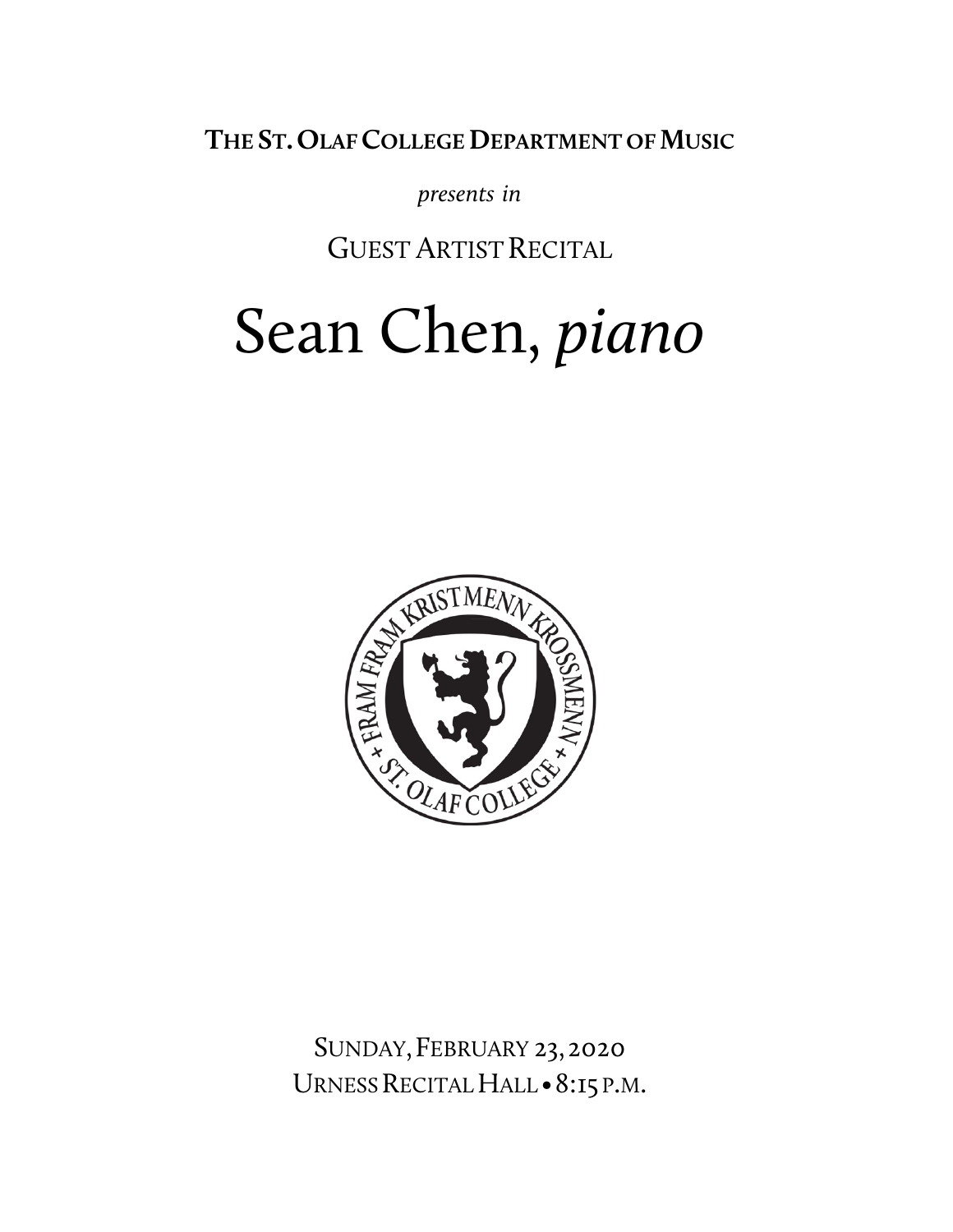### **PROGRAM**

#### **Piano Sonata No. 24 in F-sharp Major, Op. 7** Ludwig van Beethoven (1770–1827)

I. Adagio cantabile — Allegro ma non troppo II. Allegro vivace

Klavierstücke, Op. 76 **Iohannes Brahms** (1833–1897)

I. Capriccio in F-sharp Minor II. Capriccio in B Minor III. Intermezzo in A-flat Major IV. Intermezzo in B-flat Major V. Capriccio in C-sharp Minor VI. Intermezzo in A Major VII. Intermezzo in A Minor VIII. Capriccio in C Major

*~Brief Intermission~*

#### **Piano Sonata No. 27 in E Minor, Op. 90** Ludwig van Beethoven

I. Mit Lebhaftigkeit und durchaus mit Empfindung und Ausdruck

II. Nicht zu geschwind und sehr singbar vorgetragen

**Symphony No. 9 in D Minor, Op. 125** Ludwig van Beethoven

IV. Finale **arr.** Franz Liszt/Sean Chen

Unauthorized photography or video and audio recording is prohibited. *Please silence your personal communication device.*